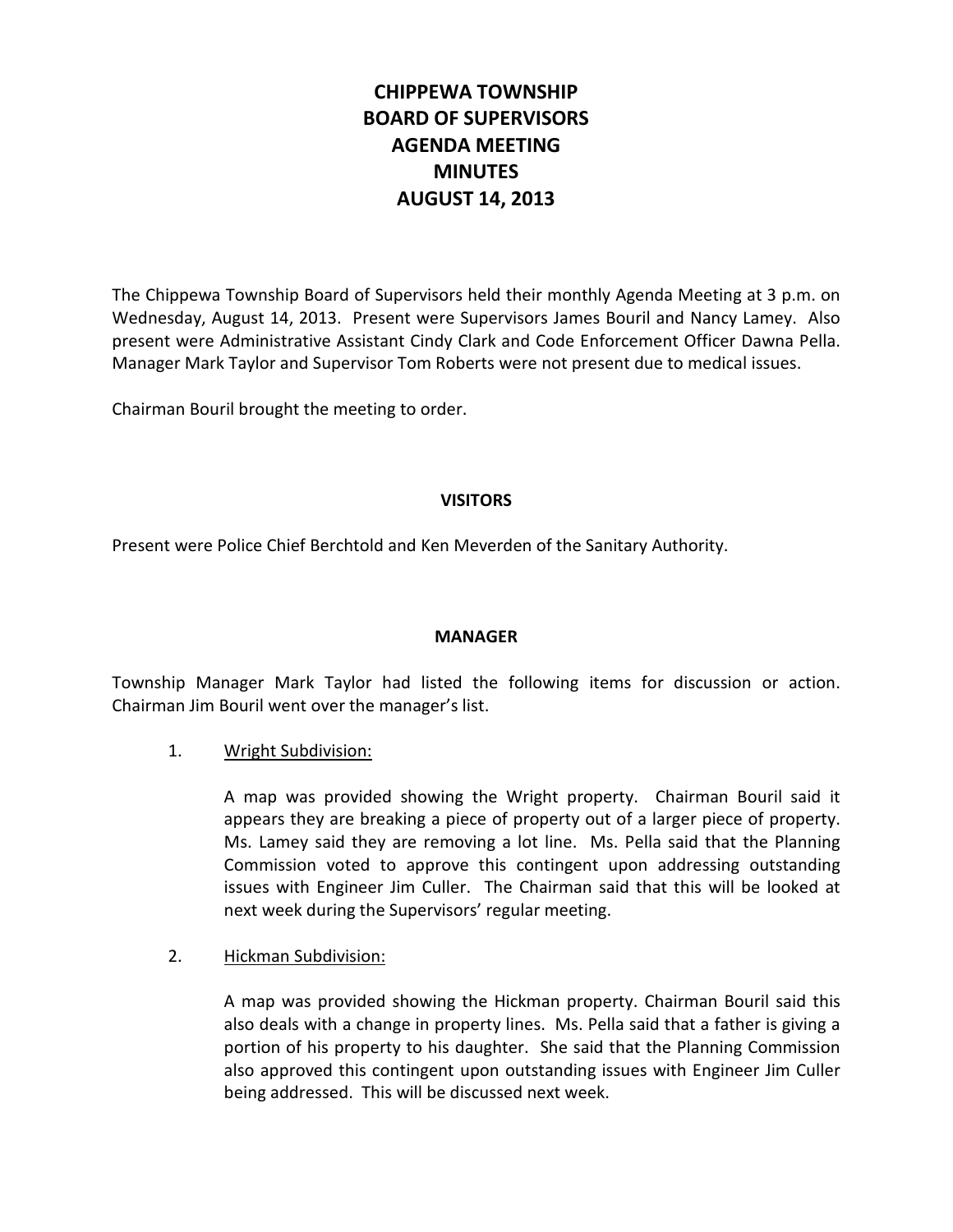### 3. Roberts Well Pad:

A map of the Roberts well pad was provided. The location of the well pad was discussed. Chairman Bouril said we may have some drilling in the Township soon.

# 4. COG Fall Convention:

The annual Education Conference of the Beaver County Association of Township Officials will be held on October  $25<sup>th</sup>$  at the Shadow Lakes Golf Club this year. Chairman Bouril said anyone wanting to go should let Mark Taylor know by the October 18<sup>th</sup> deadline.

# 5. Baseball Fields:

Construction of the little league fields has begun. Mr. Bouril said the manager distributed a memo regarding this and he went over the items listed on the memo. The original estimate was \$125,000 but the actual cost is only going to be \$88,000 for 2 fields. Chairman Bouril noted that he had been out to visit the fields this morning. He said the infields and insets for bases are in. He said they will be continuing with work there in the near future.

#### 6. Waterline Extension on  $37<sup>th</sup>$  Street:

Chairman Bouril said that the Manager has been working on this. Water will be needed for the ball fields and other things there. The original estimate was \$70,000, but it is now only \$60,000. This extension should benefit the Authority in the future.

# 7. Garbage Exemption:

Chairman Bouril noted a letter received by the Township asking for a garbage exemption. The resident wants the exemption because he doesn't have the money to pay for garbage hauling. Mr. Bouril said that the Supervisors don't normally approve this type of a request for an exemption. He said exemptions are usually made when businesses are involved, and the resident has a dumpster at the business. In the letter, the resident did not indicate how he planned to dispose of all of his garbage if he was granted an exception. More information is needed. Mr. Bouril said a vote on this can be taken at the meeting next week.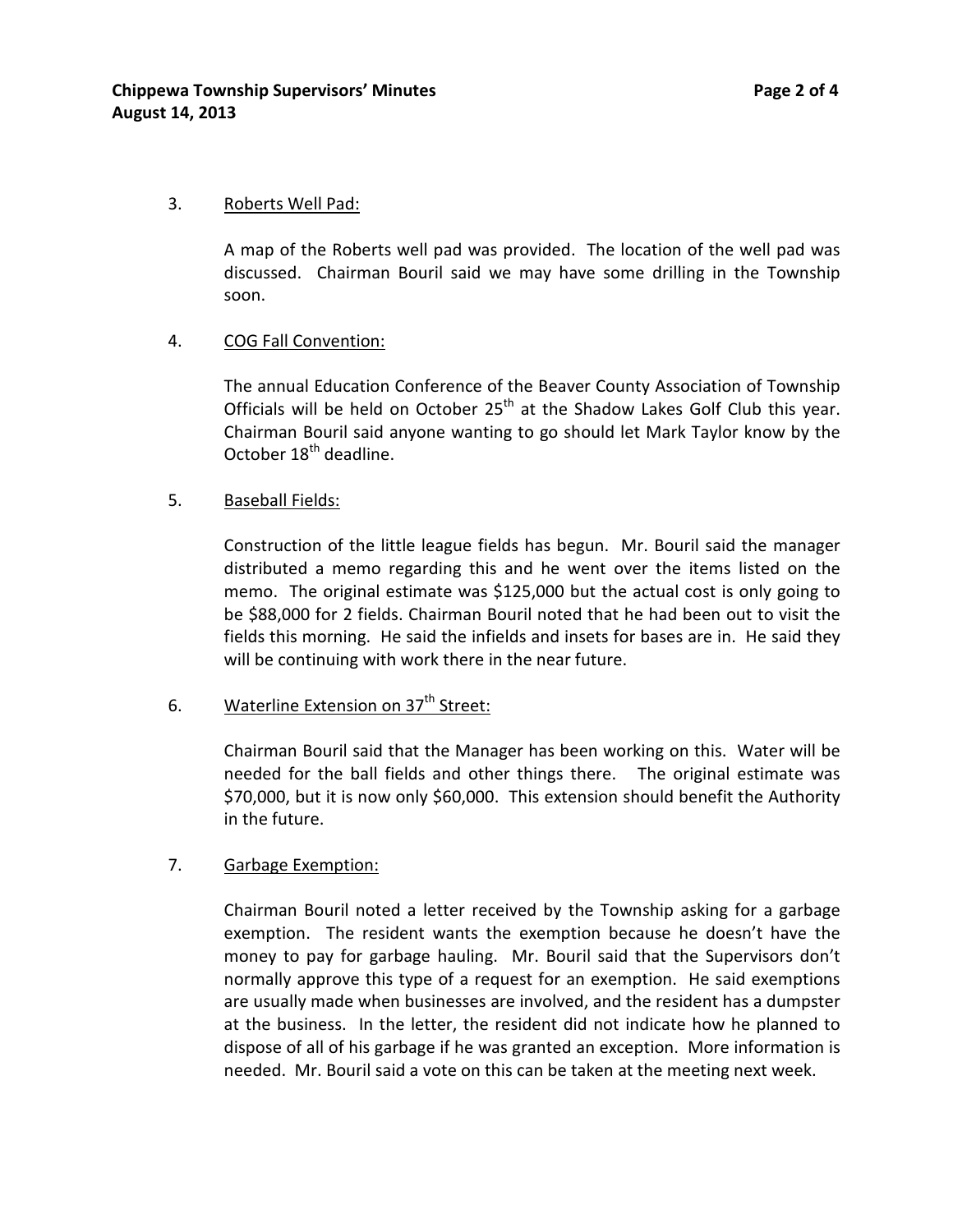#### 8. Newsletter:

Manager Mark Taylor is thinking of possibly changing the format of the Chippewa Township newsletter. He included a sample pamphlet in the Supervisors' packets. He feels that the Township could use a similar format in creating the Township's newsletters. He indicated that a newsletter like this could be in color with pictures, would only cost half as much as the present newsletters and could be more easily hung on residents' refrigerators, etc. if it was printed in this different smaller form. Mr. Bouril thinks the information would have to be sent somewhere for these to be printed.

#### 9. Meals On Wheels:

The Lutheran Society discontinued the Meals on Wheels program, but others are attempting to bring the program back to life. The new group is sending letters, asking for assistance. Chairman Bouril said that Mark Taylor has some ideas on ways that the Township might help them, possibly with a refrigeration unit. The Chairman said that each church in the area may want to help them in some way. He added that only the Meals on Wheels cook is paid.

#### 10. Crosswynds:

Chairman Bouril indicated that those at Crosswynds want the Township to consider maintaining their roads. He said they had requested this in the past but then backed away when they realized we wouldn't plow individual drives, etc. Now they are approaching the Township again. He said we will have to check into this further.

#### 11. CTSA Board Appointment:

The Supervisors of South Beaver County sent a letter recommending a person for the vacant seat on the Chippewa Township Sanitary Authority Board. Ken Meverden said this person was a former employee of the Authority who left on good terms. The Sanitary Authority is scheduled to meet next Monday and this will be discussed. Mr. Bouril said that after getting additional information on this person, this appointment will be voted on at the August  $21<sup>st</sup>$  Supervisors' meeting.